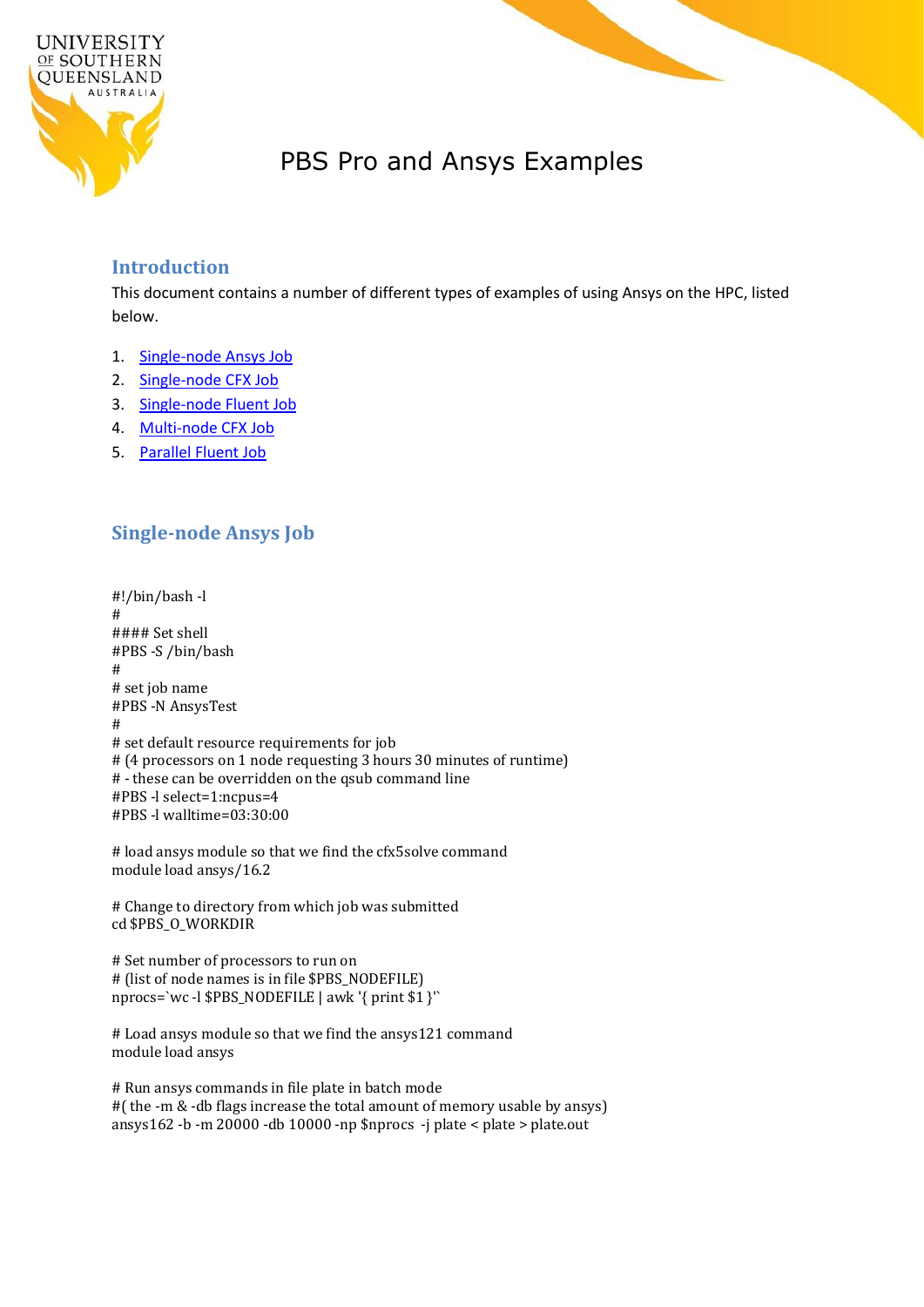#### <span id="page-1-0"></span>**Single-node CFX Job**

```
#!/bin/bash -l
#
#### Set shell
#PBS -S /bin/bash
#
# set job name
#PBS -N CFXTest
#
# Set default resources requirements for job
# (4 processors on 1 node requesting 120 hours runtime using 4Gb of memory)
# - these can be overridden on the qsub command line
#PBS -l select=1:ncpus=4
#PBS -l mem=4gb
#PBS -l walltime=120:00:00
#
# request that regular output (stdout) and 
# terminal output (stderr) go to the same file
#PBS -j oe
#
# mail options
#PBS -m abe
#PBS -M username@usq.edu.au
#
# set the queue to run job on
#PBS -q default
# load ansys module so that we find the cfx5solve command
module load ansys/16.2
```

```
# goto the directory from which you submitted the job
cd $PBS_O_WORKDIR
```

```
# set number of processors to run on
nprocs=`cat $PBS_NODEFILE | wc -l`
```

```
# start calculation
cfx5solve -batch -def cfxtest.def -fullname cfxtest -monitor cfxtest.res -part $nprocs -par-local -solver-
double
```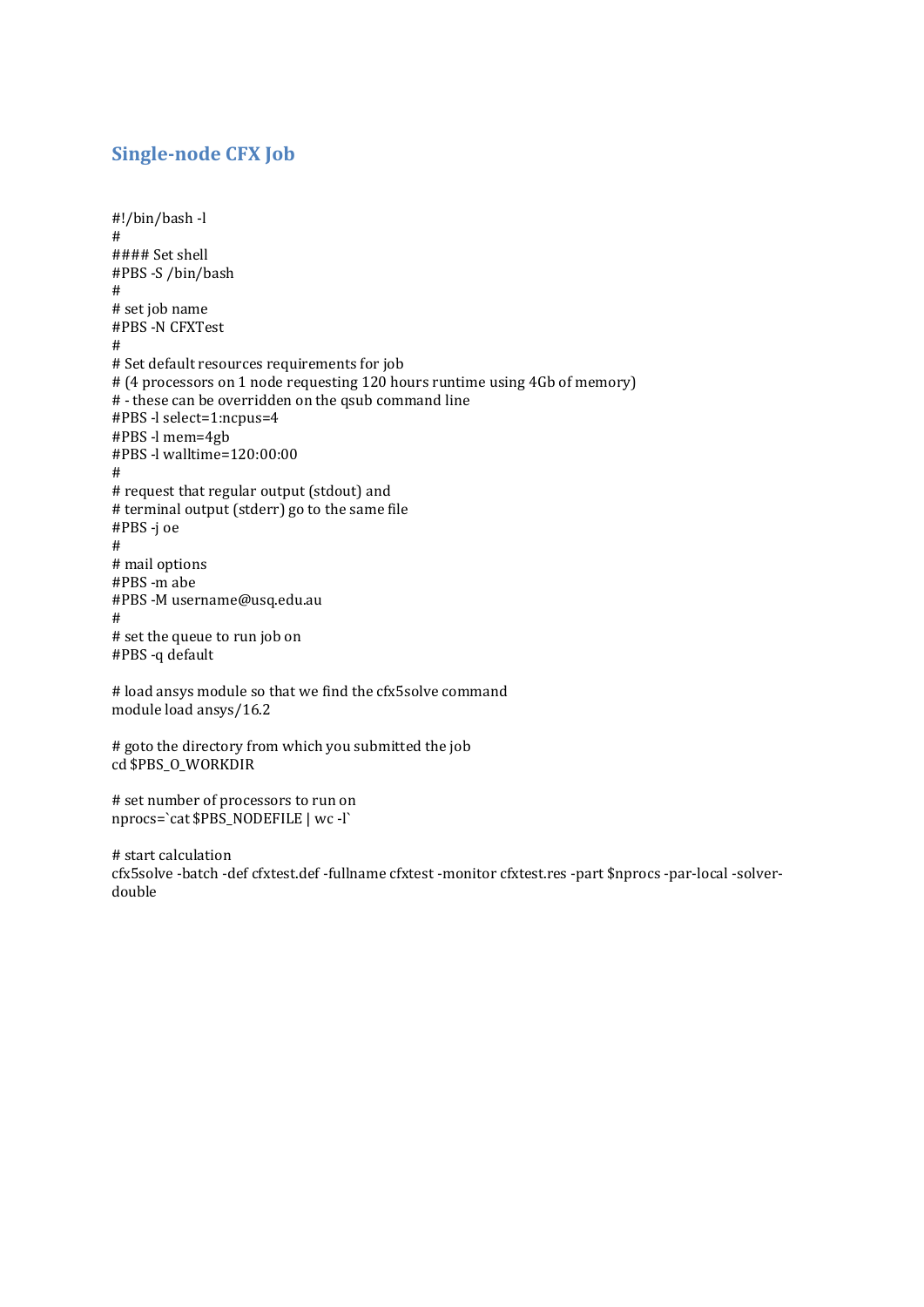# <span id="page-2-0"></span>**Single-node Fluent Job**

```
#!/bin/bash -l
#
# set shell
#PBS -S /bin/bash
#
# set job name
#PBS -N FluentTest
#
# set default resources requirements for job
# (1 processor on 1 node requesting 4 hours 30 minutes of runtime)
# - these can be overridden on the qsub command line
#PBS -l select=1:ncpus=1
#PBS -l walltime=04:30:00
#
# request that regular output (stdout) and
# terminal output (stderr) go to the same file
#PBS -j oe
#
# set mail options to send job notifications
#PBS -m abe
#PBS -M username@usq.edu.au
#
# set the queue to run job on
#PBS -q default
# set number of processors to run on 
# (list of node names is in file $PBS_NODEFILE)
```
nprocs=`wc -l \$PBS\_NODEFILE | awk '{ print \$1 }'`

# load ansys module so that we find the fluent command module load ansys/16.2

# specifies the version of ANSYS FLUENT to run version=3d

# specifies journal file to use journal=elbow1\_journal

# change to the directory from which you submitted the job cd \$PBS\_O\_WORKDIR

# start computation fluent \$version -t\$nprocs -cnf=\$PBS\_NODEFILE -g -i \$journal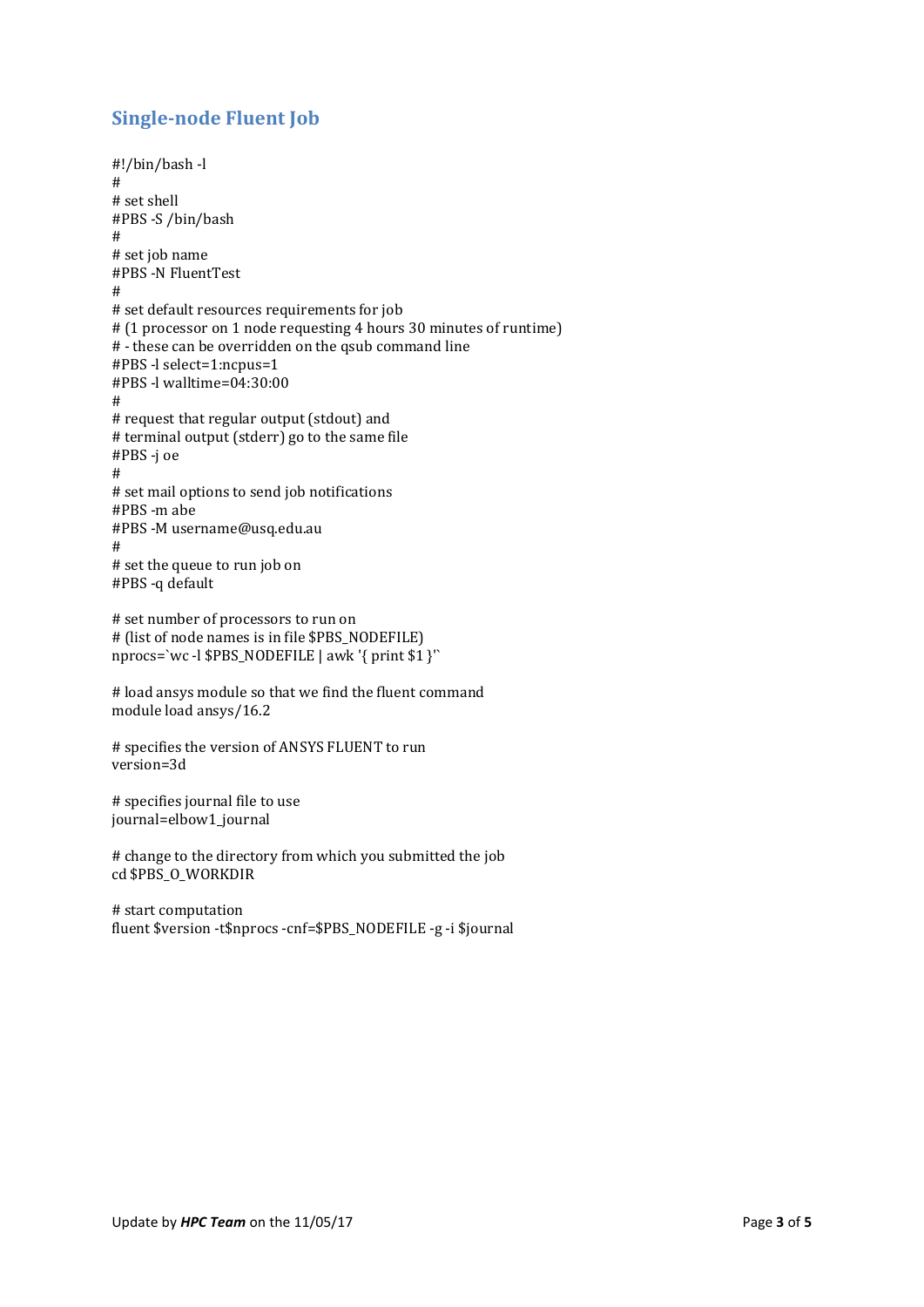# <span id="page-3-0"></span>**Multi-node CFX Job**

```
#!/bin/bash
#
# set shell
#PBS -S /bin/bash
#
# set job name
#PBS -N CFXParallelTest
#
# torque job script to run CFX solver in parallel over multiple nodes
# set default resource requirements for job 
# - these can be overridden on the qsub command line 
# (this is for an 16 CPU job, requesting 6 hours)
#PBS -l select=2ncpus=8
#PBS -l walltime=6:00:00
```

```
# change to directory from which job was submitted
cd $PBS_O_WORKDIR
```

```
# set number of processors per host listing
# (set to 1 as $PBS_NODEFILE lists each node twice if :ppn=2)
procs_per_host=1
```

```
# Create host list
h = "for host in `cat $PBS_NODEFILE`
do
if [ "$hl" = "" ]
 then hl="$host*$procs_per_host"
 else hl="${hl},$host*$procs_per_host"
 fi
done
```

```
# load ansys module so that we find the cfx5solve command
module load ansys/16.2
```

```
# run using PVM for message-passing between nodes by default
cfx5solve -double -def BluntBody.def -parallel -par-dist $hl
```
# use following line to specify MPI for message-passing instead #cfx5solve -double -def BluntBody.def -parallel -par-dist \$hl -parallel-mode mpi